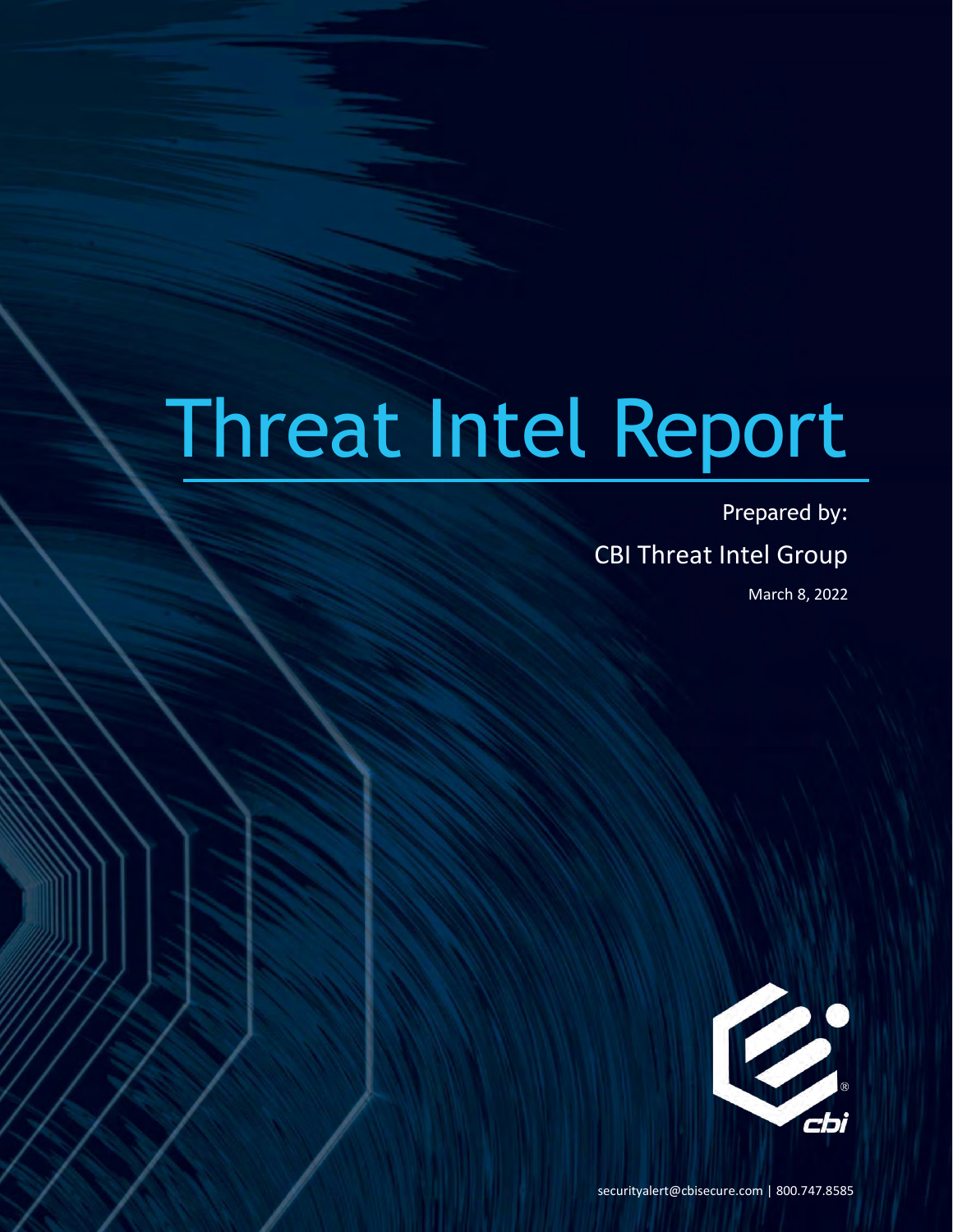

Modern warfare is waged on more than one front: There's physical warfare, there's the economic front, and there's the cyber dimension. As recent geopolitical events underscore, these spheres are intertwined. Activity in one area impacts the others, and conflicts between nations can directly or indirectly affect an organization's operations as well as its reputation in the eyes of customers and partners.

The war in Ukraine has generated heightened interest in the topic of cyber security. While we should have paid attention to cyber hygiene all along, it's not surprising that it takes outright conflict in the physical world to make potential cyber impacts more real in our minds.

As organizations, we must fortify our security posture to be able to identify, detect, mitigate, and protect from attacks on all fronts. Recent events underscore the importance of creating a crisis management plan. The more prepared an organization is for an unforeseen event, whether physical or in the cyber realm, the more manageable any crisis will be.

## Emerging Trends

## War in Ukraine

As mentioned in last month's report, the geopolitical tensions between Russia and Ukraine have already spilled into the cyber realm, and now with the two countries at war, cyber activity has only escalated. Because the effects of the conflict could potentially spread to companies without a tie to Ukraine, companies should heed a [recent CompTIA](https://forum.comptiaisao.org/threads/concerns-attacks-related-to-geopolitical-tensions-between-russia-and-ukraine.2070/) warning to prepare for disruptive attacks on their networks as well as those of customers, suppliers and partners.

Strains of malware currently [tied to the Ukraine conflict:](https://www.cisa.gov/uscert/ncas/alerts/aa22-057a)

- IsaacWiper and HermeticWizard, [disclosed](https://www.welivesecurity.com/2022/03/01/isaacwiper-hermeticwizard-wiper-worm-targeting-ukraine/) on March 1
- HermeticWiper, a data wiper disclosed on February 23
- WhisperGate, a destructive MBR-locking malware disclosed on January 15

Although these specifically target Ukrainian firms, any organization that partners or associates with an affected Ukrainian business is at risk.

The conflict has created obvious challenges for companies with offices, employees or contractors in Ukraine. The country is one of the top IT outsourcing destinations globally, with numerous Fortune 500 companies among clients served, and is home to a [number of](https://www.fastcompany.com/90725211/ukraine-tech-companies)  [tech startups.](https://www.fastcompany.com/90725211/ukraine-tech-companies) Protecting employees, contractors and assets must be the top priority for companies that rely on Ukrainian talent.

While many have speculated as to why Russia hasn't yet launched a full scale cyber attack on Ukraine, the chairman of Ukraine's cyber security ministry [said](https://www.bbc.com/news/technology-60622977) attacks are happening but Ukraine is defending against them. The Ukrainian government has also [called](https://www.reuters.com/world/exclusive-ukraine-calls-hacker-underground-defend-against-russia-2022-02-24/) for volunteer hackers to protect from cyber attacks and to conduct digital espionage.

**UKRAINE** One of the **Top IT** Outsourcing **Destinations** Globally

The hacktivist group Anonymous has [summoned](https://www.zdnet.com/article/anonymous-hacktivists-ransomware-groups-get-involved-in-ukraine-russia-conflict/) its members to attack Russian government targets, while certain ransomware groups have made their loyalty to Russia clear. It's anyone's guess which direction the conflict will take from here, but we can certainly expect cyber ramifications and should remain ever watchful of the threat to critical infrastructure.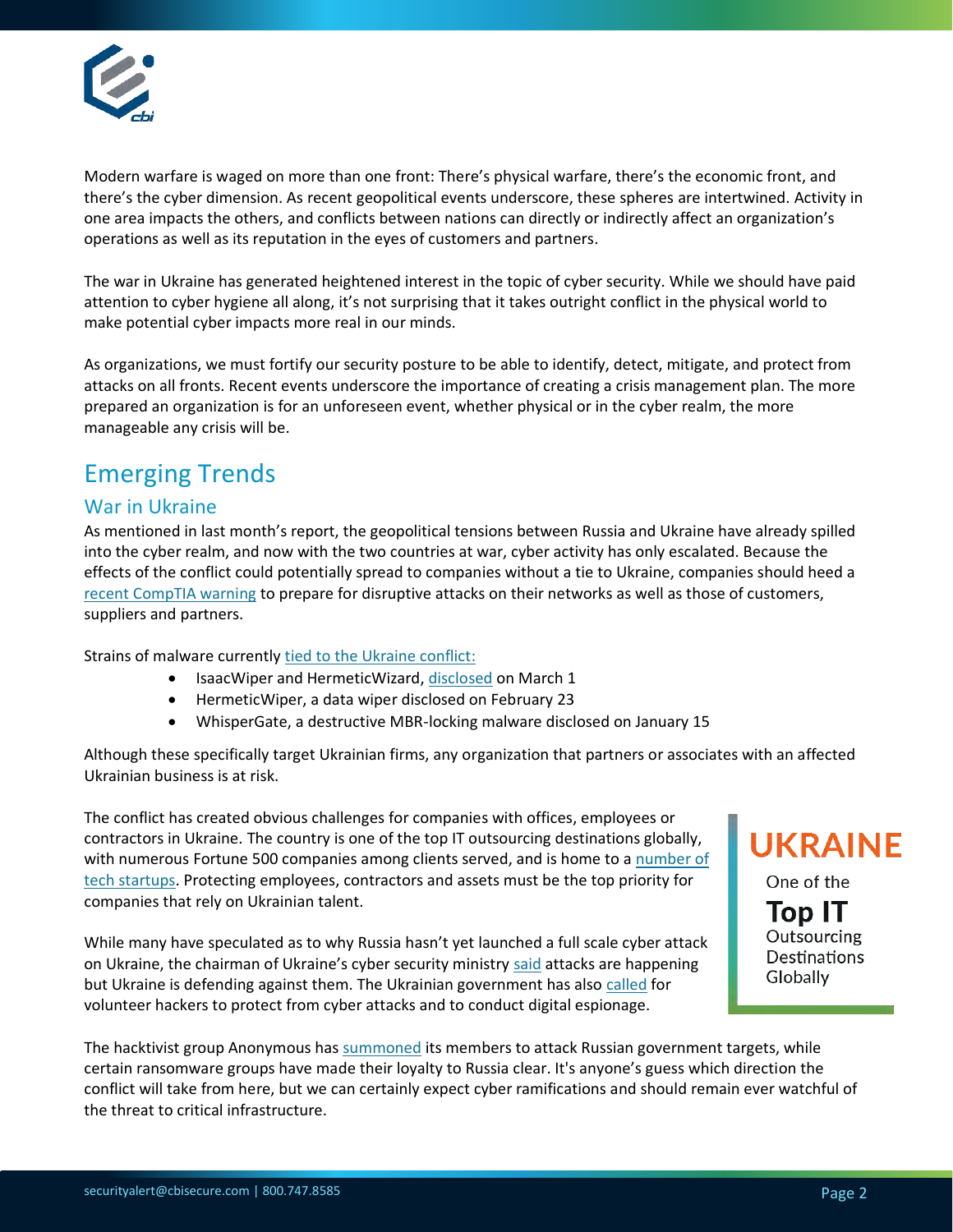

# Threats & Attacks

### Malware and Malvertisement

While 2021 saw some malware families retire, it also saw the return of a few devastating strains. One of those is Emotet, which topped [Check Point's list](https://blog.checkpoint.com/2022/02/08/january-2022s-most-wanted-malware-lokibot-returns-to-the-index-and-emotet-regains-top-spot/) of the most prevalent malware so far this year and is often used as a distributor for other malware. Emotet, seen impacting 6% of organizations, was followed by the Trickbot banking Trojan (which has since shut down); the Formbook infostealer; and Agent Tesla, an advanced RAT.

On the Mac OS side, the Center for Internet Security has consistently [observed](https://www.cisecurity.org/insights/blog/top-10-malware-december-2021) that infection via malvertisement has been a prominent attack vector. Malvertisements, or advertisements into which attackers have injected malicious code, may be found on malicious sites, as well as legitimate sites, including social media, entertainment, news and various other media platforms. To combat malvertising, organizations should have policies for approved software.

### Ransomware Groups Shift Focus, Expand Partnerships

In Number

of Attacks since 2020

Since the Biden administration's 2021 decision to aggressively crack down on ransomware threat actors, these malicious groups have scaled back some of their activity, but even still, according to a February [SonicWall report,](https://mytechdecisions.com/network-security/ransomware-attacks-increase-105-in-2021-sonicwall-report-finds/) ransomware attacks in 2021 outpaced previous years. The number of attacks in 2021 surged by 105% since 2020 and by 232% since 2019.

A recent [CISA alert](https://www.cisa.gov/uscert/ncas/alerts/aa22-040a) highlighted an increase in ransomware incidents against critical infrastructure, reporting that ransomware hit 14 out of 16 essential US infrastructure sectors in 2021. Some of the more established among these gangs have shifted their

focus in the US from "big-game" organizations to mid-size companies, according to CISA. Additionally, some groups have expanded their partnerships or invested in other groups, combining their expertise to add more capabilities to their current application.

Western countries' decision to disconnect certain Russian banks from SWIFT, the messaging service that connects banks globally, will tie up funds for Russia, making it more challenging to fund Vladimir Putin's war offensive. With hindered ability to move money globally, it could be a matter of time before the Russian government turns to cryptocurrency and ransomware to replenish that currency. Accordingly, it is reasonable to expect an uptick in ransomware attacks in the coming weeks.

### Blackbyte a New Concern

The FBI recently released an [advisory](https://www.ic3.gov/Media/News/2022/220211.pdf) about BlackByte, the new kid on the block in the ransomware ecosystem. Since emerging last year, joining ransomware-as-a-service (RaaS) operations, BlackByte has compromised the critical infrastructure sectors of government, finance, and food and agriculture. Most recently, the San Francisco 49ers [were attacked](https://www.zdnet.com/article/blackbyte-ransomware-attacks-san-francisco-49ers-ahead-of-super-bowl/) by BlackByte just before the Super Bowl.

While a [previous version](https://www.trustwave.com/en-us/resources/blogs/spiderlabs-blog/blackbyte-ransomware-pt-1-in-depth-analysis/) of the malware contacted IP addresses to download a .png file with a single symmetric encryption key, a newer version of BlackByte encrypts without communicating to a command-and-control (C&C) server. This eliminates any opportunity for defenders to capture a decryption key that would otherwise be [transmitted](https://sensorstechforum.com/use-wireshark-decrypt-ransomware-files/) via network traffic to attackers during the ransomware's encryption process. The lack of C&C communication also makes it more difficult to detect data exfiltration, as data is exported to new servers that are not on the radar of defenders.